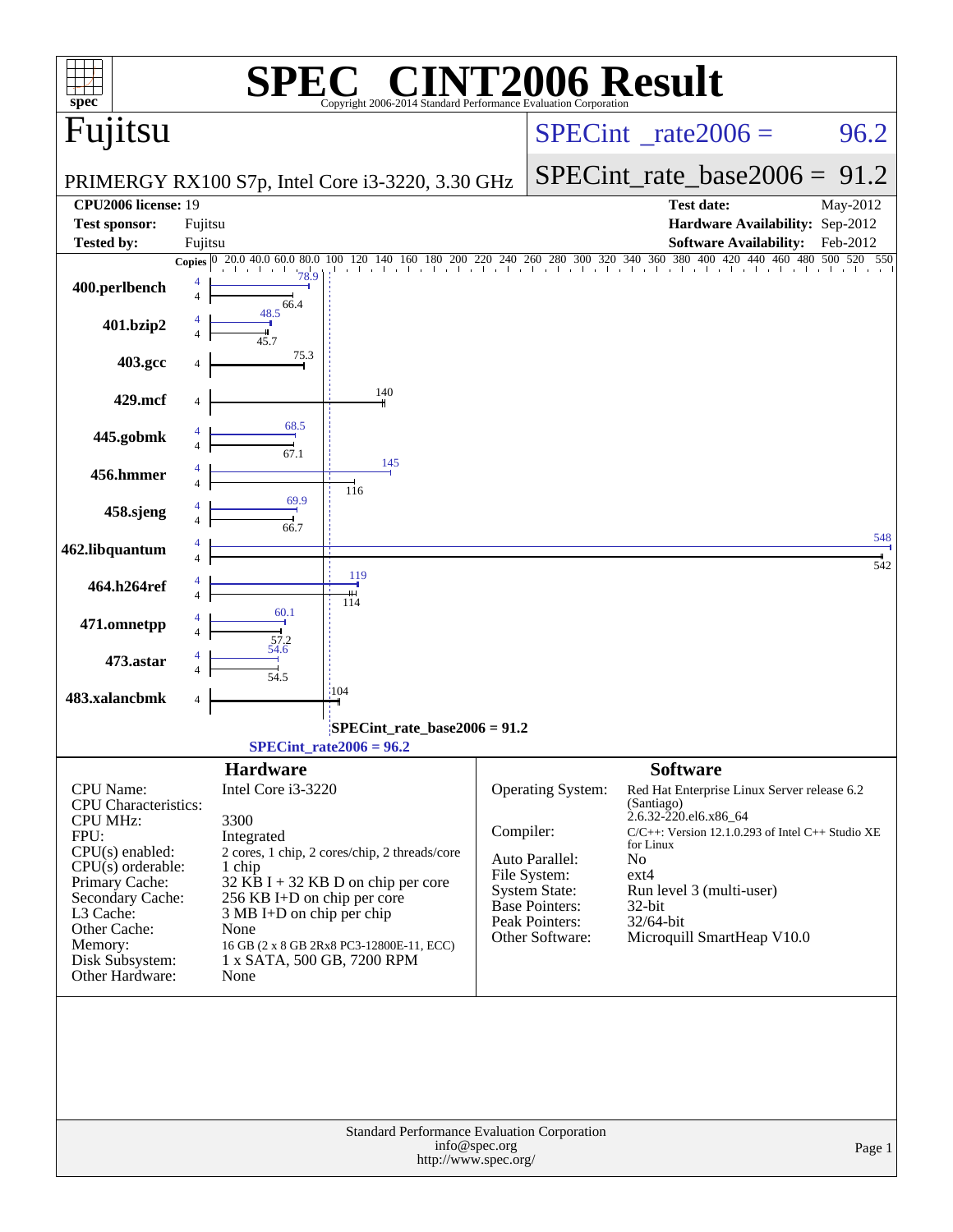

# **[SPEC CINT2006 Result](http://www.spec.org/auto/cpu2006/Docs/result-fields.html#SPECCINT2006Result)**

## Fujitsu

### SPECint rate  $2006 = 96.2$

PRIMERGY RX100 S7p, Intel Core i3-3220, 3.30 GHz

[SPECint\\_rate\\_base2006 =](http://www.spec.org/auto/cpu2006/Docs/result-fields.html#SPECintratebase2006) 91.2

**[CPU2006 license:](http://www.spec.org/auto/cpu2006/Docs/result-fields.html#CPU2006license)** 19 **[Test date:](http://www.spec.org/auto/cpu2006/Docs/result-fields.html#Testdate)** May-2012 **[Test sponsor:](http://www.spec.org/auto/cpu2006/Docs/result-fields.html#Testsponsor)** Fujitsu **[Hardware Availability:](http://www.spec.org/auto/cpu2006/Docs/result-fields.html#HardwareAvailability)** Sep-2012 **[Tested by:](http://www.spec.org/auto/cpu2006/Docs/result-fields.html#Testedby)** Fujitsu **Fugital Example 2012 [Software Availability:](http://www.spec.org/auto/cpu2006/Docs/result-fields.html#SoftwareAvailability)** Feb-2012

#### **[Results Table](http://www.spec.org/auto/cpu2006/Docs/result-fields.html#ResultsTable)**

|                                                                                                          | <b>Base</b>   |                |       |                |       |                | <b>Peak</b> |               |                |              |                |              |                |              |
|----------------------------------------------------------------------------------------------------------|---------------|----------------|-------|----------------|-------|----------------|-------------|---------------|----------------|--------------|----------------|--------------|----------------|--------------|
| <b>Benchmark</b>                                                                                         | <b>Copies</b> | <b>Seconds</b> | Ratio | <b>Seconds</b> | Ratio | <b>Seconds</b> | Ratio       | <b>Copies</b> | <b>Seconds</b> | <b>Ratio</b> | <b>Seconds</b> | <b>Ratio</b> | <b>Seconds</b> | <b>Ratio</b> |
| 400.perlbench                                                                                            |               | 587            | 66.5  | 590            | 66.2  | 588            | 66.4        |               | 492            | 79.4         | 496            | 78.8         | 495            | 78.9         |
| 401.bzip2                                                                                                |               | 845            | 45.7  | 873            | 44.2  | 827            | 46.7        |               | 797            | 48.5         | 787            | 49.0         | 809            | 47.7         |
| $403.\mathrm{gcc}$                                                                                       |               | 428            | 75.3  | 429            | 75.1  | 427            | 75.4        |               | 428            | 75.3         | 429            | 75.1         | 427            | 75.4         |
| $429$ .mcf                                                                                               |               | 263            | 139   | 259            | 141   | 260            | 140         |               | 263            | 139          | 259            | 141          | 260            | <b>140</b>   |
| $445$ .gobm $k$                                                                                          |               | 625            | 67.1  | 626            | 67.0  | 625            | 67.1        |               | 613            | 68.5         | 613            | 68.5         | 614            | 68.4         |
| 456.hmmer                                                                                                |               | 321            | 116   | 321            | 116   | 321            | 116         |               | 257            | 145          | 257            | 145          | 257            | 145          |
| $458$ .sjeng                                                                                             |               | 726            | 66.6  | 726            | 66.7  | 725            | 66.8        |               | 693            | 69.8         | 692            | 69.9         | 692            | 69.9         |
| 462.libquantum                                                                                           |               | 153            | 542   | 153            | 542   | 153            | 541         |               | 151            | 548          | 151            | 547          | 151            | 548          |
| 464.h264ref                                                                                              |               | 788            | 112   | 778            | 114   | 754            | 117         |               | 743            | 119          | 744            | <b>119</b>   | 750            | 118          |
| 471.omnetpp                                                                                              |               | 436            | 57.4  | 443            | 56.5  | 437            | 57.2        |               | 416            | 60.1         | 415            | 60.3         | 418            | 59.8         |
| $473$ . astar                                                                                            |               | 514            | 54.6  | 516            | 54.5  | 517            | 54.3        |               | 514            | 54.6         | 515            | 54.6         | 516            | 54.4         |
| 483.xalancbmk                                                                                            |               | 268            | 103   | 264            | 104   | 265            | 104         |               | 268            | 103          | 264            | 104          | 265            | 104          |
| Results appear in the order in which they were run. Bold underlined text indicates a median measurement. |               |                |       |                |       |                |             |               |                |              |                |              |                |              |

#### **[Submit Notes](http://www.spec.org/auto/cpu2006/Docs/result-fields.html#SubmitNotes)**

 The numactl mechanism was used to bind copies to processors. The config file option 'submit' was used to generate numactl commands to bind each copy to a specific processor. For details, please see the config file.

### **[Operating System Notes](http://www.spec.org/auto/cpu2006/Docs/result-fields.html#OperatingSystemNotes)**

 Stack size set to unlimited using "ulimit -s unlimited" Transparent Huge Pages enabled with: echo always > /sys/kernel/mm/redhat\_transparent\_hugepage/enabled runspec command invoked through numactl i.e.: numactl --interleave=all runspec <etc>

### **[General Notes](http://www.spec.org/auto/cpu2006/Docs/result-fields.html#GeneralNotes)**

Environment variables set by runspec before the start of the run: LD\_LIBRARY\_PATH = "/SPECcpu2006/libs/32:/SPECcpu2006/libs/64"

 Binaries compiled on a system with 2x E5-2650 CPU + 96 GB memory using RHEL6.2 For information about Fujitsu please visit: <http://www.fujitsu.com>

### **[Base Compiler Invocation](http://www.spec.org/auto/cpu2006/Docs/result-fields.html#BaseCompilerInvocation)**

[C benchmarks](http://www.spec.org/auto/cpu2006/Docs/result-fields.html#Cbenchmarks): [icc -m32](http://www.spec.org/cpu2006/results/res2012q3/cpu2006-20120822-24270.flags.html#user_CCbase_intel_icc_5ff4a39e364c98233615fdd38438c6f2)

Continued on next page

Standard Performance Evaluation Corporation [info@spec.org](mailto:info@spec.org) <http://www.spec.org/>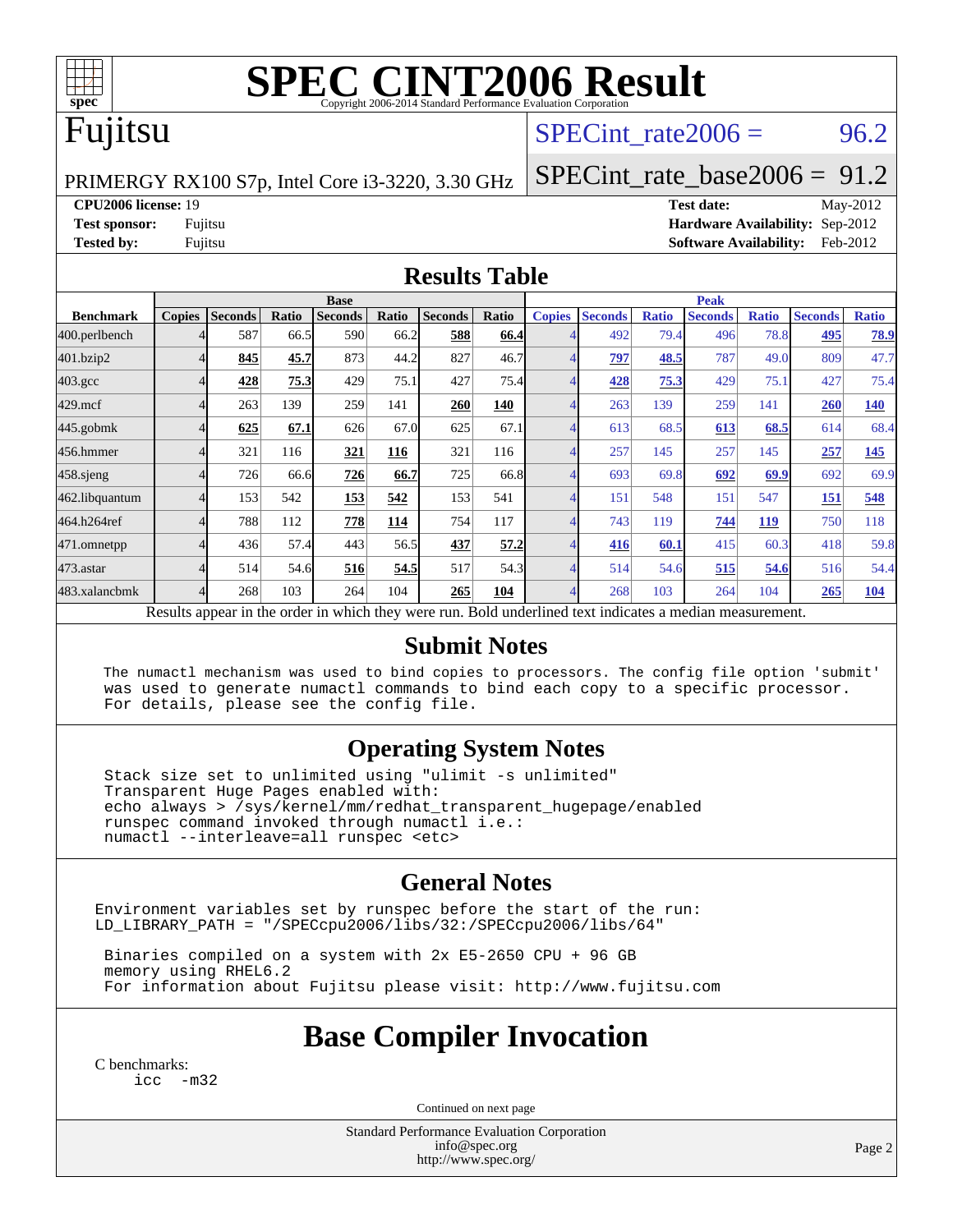| <b>SPEC CINT2006 Result</b><br>п<br>$spec^*$<br>Copyright 2006-2014 Standard Performance Evaluation Corporation                                  |                                                                                                               |  |  |  |  |  |  |
|--------------------------------------------------------------------------------------------------------------------------------------------------|---------------------------------------------------------------------------------------------------------------|--|--|--|--|--|--|
| Fujitsu                                                                                                                                          | SPECint rate $2006 =$<br>96.2                                                                                 |  |  |  |  |  |  |
| PRIMERGY RX100 S7p, Intel Core i3-3220, 3.30 GHz                                                                                                 | $SPECint_rate_base2006 = 91.2$                                                                                |  |  |  |  |  |  |
| CPU2006 license: 19<br><b>Test sponsor:</b><br>Fujitsu<br><b>Tested by:</b><br>Fujitsu                                                           | <b>Test date:</b><br>May-2012<br>Hardware Availability: Sep-2012<br>Feb-2012<br><b>Software Availability:</b> |  |  |  |  |  |  |
| <b>Base Compiler Invocation (Continued)</b>                                                                                                      |                                                                                                               |  |  |  |  |  |  |
| $C_{++}$ benchmarks:<br>icpc -m32                                                                                                                |                                                                                                               |  |  |  |  |  |  |
| <b>Base Portability Flags</b>                                                                                                                    |                                                                                                               |  |  |  |  |  |  |
| 400.perlbench: -DSPEC_CPU_LINUX_IA32<br>462.libquantum: - DSPEC CPU LINUX<br>483.xalancbmk: -DSPEC_CPU_LINUX                                     |                                                                                                               |  |  |  |  |  |  |
| <b>Base Optimization Flags</b>                                                                                                                   |                                                                                                               |  |  |  |  |  |  |
| C benchmarks:<br>-xSSE4.2 -ipo -03 -no-prec-div -opt-prefetch -opt-mem-layout-trans=3                                                            |                                                                                                               |  |  |  |  |  |  |
| $C_{++}$ benchmarks:<br>-xSSE4.2 -ipo -03 -no-prec-div -opt-prefetch -opt-mem-layout-trans=3<br>-Wl,-z, muldefs -L/opt/SmartHeap/lib -lsmartheap |                                                                                                               |  |  |  |  |  |  |
| <b>Base Other Flags</b><br>C benchmarks:                                                                                                         |                                                                                                               |  |  |  |  |  |  |
| 403.gcc: -Dalloca=_alloca                                                                                                                        |                                                                                                               |  |  |  |  |  |  |
| <b>Peak Compiler Invocation</b><br>C benchmarks (except as noted below):<br>icc<br>$-m32$<br>400.perlbench: icc -m64                             |                                                                                                               |  |  |  |  |  |  |
| 401.bzip2: icc -m64<br>456.hmmer: $\text{icc}$ -m64                                                                                              |                                                                                                               |  |  |  |  |  |  |
| 458.sjeng: icc -m64                                                                                                                              |                                                                                                               |  |  |  |  |  |  |
| $C_{++}$ benchmarks:<br>icpc -m32                                                                                                                |                                                                                                               |  |  |  |  |  |  |
| <b>Standard Performance Evaluation Corporation</b><br>info@spec.org<br>http://www.spec.org/                                                      | Page 3                                                                                                        |  |  |  |  |  |  |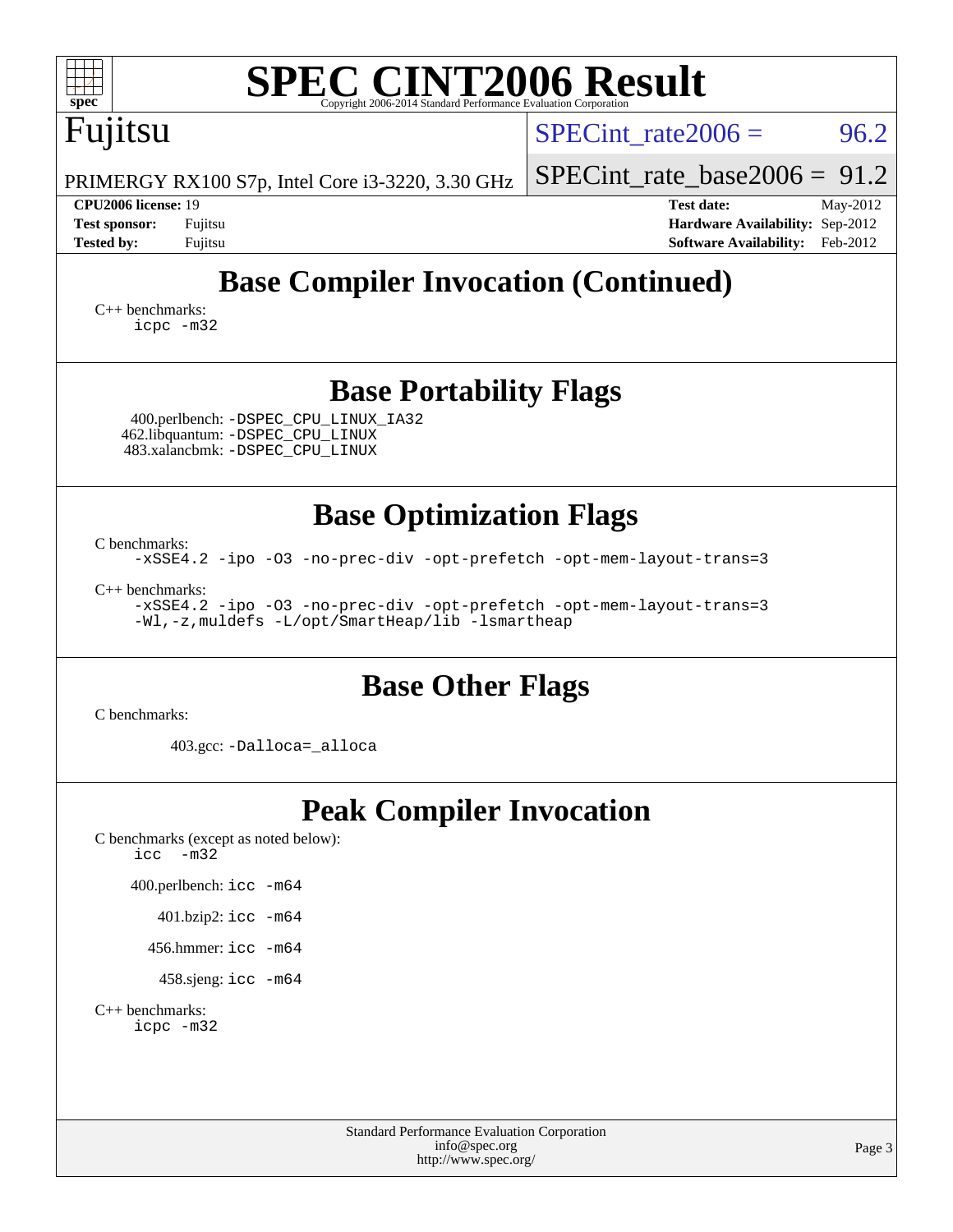

# **[SPEC CINT2006 Result](http://www.spec.org/auto/cpu2006/Docs/result-fields.html#SPECCINT2006Result)**

## Fujitsu

SPECint rate $2006 = 96.2$ 

PRIMERGY RX100 S7p, Intel Core i3-3220, 3.30 GHz

**[CPU2006 license:](http://www.spec.org/auto/cpu2006/Docs/result-fields.html#CPU2006license)** 19 **[Test date:](http://www.spec.org/auto/cpu2006/Docs/result-fields.html#Testdate)** May-2012

[SPECint\\_rate\\_base2006 =](http://www.spec.org/auto/cpu2006/Docs/result-fields.html#SPECintratebase2006) 91.2

**[Test sponsor:](http://www.spec.org/auto/cpu2006/Docs/result-fields.html#Testsponsor)** Fujitsu **[Hardware Availability:](http://www.spec.org/auto/cpu2006/Docs/result-fields.html#HardwareAvailability)** Sep-2012 **[Tested by:](http://www.spec.org/auto/cpu2006/Docs/result-fields.html#Testedby)** Fujitsu **Fugital Example 2012 [Software Availability:](http://www.spec.org/auto/cpu2006/Docs/result-fields.html#SoftwareAvailability)** Feb-2012

### **[Peak Portability Flags](http://www.spec.org/auto/cpu2006/Docs/result-fields.html#PeakPortabilityFlags)**

 400.perlbench: [-DSPEC\\_CPU\\_LP64](http://www.spec.org/cpu2006/results/res2012q3/cpu2006-20120822-24270.flags.html#b400.perlbench_peakCPORTABILITY_DSPEC_CPU_LP64) [-DSPEC\\_CPU\\_LINUX\\_X64](http://www.spec.org/cpu2006/results/res2012q3/cpu2006-20120822-24270.flags.html#b400.perlbench_peakCPORTABILITY_DSPEC_CPU_LINUX_X64)  $401.bzip2: -DSPEC_CPULP64$  456.hmmer: [-DSPEC\\_CPU\\_LP64](http://www.spec.org/cpu2006/results/res2012q3/cpu2006-20120822-24270.flags.html#suite_peakCPORTABILITY456_hmmer_DSPEC_CPU_LP64) 458.sjeng: [-DSPEC\\_CPU\\_LP64](http://www.spec.org/cpu2006/results/res2012q3/cpu2006-20120822-24270.flags.html#suite_peakCPORTABILITY458_sjeng_DSPEC_CPU_LP64) 462.libquantum: [-DSPEC\\_CPU\\_LINUX](http://www.spec.org/cpu2006/results/res2012q3/cpu2006-20120822-24270.flags.html#b462.libquantum_peakCPORTABILITY_DSPEC_CPU_LINUX) 483.xalancbmk: [-DSPEC\\_CPU\\_LINUX](http://www.spec.org/cpu2006/results/res2012q3/cpu2006-20120822-24270.flags.html#b483.xalancbmk_peakCXXPORTABILITY_DSPEC_CPU_LINUX)

### **[Peak Optimization Flags](http://www.spec.org/auto/cpu2006/Docs/result-fields.html#PeakOptimizationFlags)**

[C benchmarks](http://www.spec.org/auto/cpu2006/Docs/result-fields.html#Cbenchmarks):

 400.perlbench: [-xSSE4.2](http://www.spec.org/cpu2006/results/res2012q3/cpu2006-20120822-24270.flags.html#user_peakPASS2_CFLAGSPASS2_LDCFLAGS400_perlbench_f-xSSE42_f91528193cf0b216347adb8b939d4107)(pass 2) [-prof-gen](http://www.spec.org/cpu2006/results/res2012q3/cpu2006-20120822-24270.flags.html#user_peakPASS1_CFLAGSPASS1_LDCFLAGS400_perlbench_prof_gen_e43856698f6ca7b7e442dfd80e94a8fc)(pass 1) [-ipo](http://www.spec.org/cpu2006/results/res2012q3/cpu2006-20120822-24270.flags.html#user_peakPASS2_CFLAGSPASS2_LDCFLAGS400_perlbench_f-ipo)(pass 2) [-O3](http://www.spec.org/cpu2006/results/res2012q3/cpu2006-20120822-24270.flags.html#user_peakPASS2_CFLAGSPASS2_LDCFLAGS400_perlbench_f-O3)(pass 2) [-no-prec-div](http://www.spec.org/cpu2006/results/res2012q3/cpu2006-20120822-24270.flags.html#user_peakPASS2_CFLAGSPASS2_LDCFLAGS400_perlbench_f-no-prec-div)(pass 2) [-prof-use](http://www.spec.org/cpu2006/results/res2012q3/cpu2006-20120822-24270.flags.html#user_peakPASS2_CFLAGSPASS2_LDCFLAGS400_perlbench_prof_use_bccf7792157ff70d64e32fe3e1250b55)(pass 2) [-auto-ilp32](http://www.spec.org/cpu2006/results/res2012q3/cpu2006-20120822-24270.flags.html#user_peakCOPTIMIZE400_perlbench_f-auto-ilp32) 401.bzip2: [-xSSE4.2](http://www.spec.org/cpu2006/results/res2012q3/cpu2006-20120822-24270.flags.html#user_peakPASS2_CFLAGSPASS2_LDCFLAGS401_bzip2_f-xSSE42_f91528193cf0b216347adb8b939d4107)(pass 2) [-prof-gen](http://www.spec.org/cpu2006/results/res2012q3/cpu2006-20120822-24270.flags.html#user_peakPASS1_CFLAGSPASS1_LDCFLAGS401_bzip2_prof_gen_e43856698f6ca7b7e442dfd80e94a8fc)(pass 1) [-ipo](http://www.spec.org/cpu2006/results/res2012q3/cpu2006-20120822-24270.flags.html#user_peakPASS2_CFLAGSPASS2_LDCFLAGS401_bzip2_f-ipo)(pass 2) [-O3](http://www.spec.org/cpu2006/results/res2012q3/cpu2006-20120822-24270.flags.html#user_peakPASS2_CFLAGSPASS2_LDCFLAGS401_bzip2_f-O3)(pass 2) [-no-prec-div](http://www.spec.org/cpu2006/results/res2012q3/cpu2006-20120822-24270.flags.html#user_peakPASS2_CFLAGSPASS2_LDCFLAGS401_bzip2_f-no-prec-div)(pass 2) [-prof-use](http://www.spec.org/cpu2006/results/res2012q3/cpu2006-20120822-24270.flags.html#user_peakPASS2_CFLAGSPASS2_LDCFLAGS401_bzip2_prof_use_bccf7792157ff70d64e32fe3e1250b55)(pass 2) [-opt-prefetch](http://www.spec.org/cpu2006/results/res2012q3/cpu2006-20120822-24270.flags.html#user_peakCOPTIMIZE401_bzip2_f-opt-prefetch) [-auto-ilp32](http://www.spec.org/cpu2006/results/res2012q3/cpu2006-20120822-24270.flags.html#user_peakCOPTIMIZE401_bzip2_f-auto-ilp32) [-ansi-alias](http://www.spec.org/cpu2006/results/res2012q3/cpu2006-20120822-24270.flags.html#user_peakCOPTIMIZE401_bzip2_f-ansi-alias)  $403.\text{sec: basepeak}$  = yes 429.mcf: basepeak = yes 445.gobmk: [-xAVX](http://www.spec.org/cpu2006/results/res2012q3/cpu2006-20120822-24270.flags.html#user_peakPASS2_CFLAGSPASS2_LDCFLAGS445_gobmk_f-xAVX)(pass 2) [-prof-gen](http://www.spec.org/cpu2006/results/res2012q3/cpu2006-20120822-24270.flags.html#user_peakPASS1_CFLAGSPASS1_LDCFLAGS445_gobmk_prof_gen_e43856698f6ca7b7e442dfd80e94a8fc)(pass 1) [-prof-use](http://www.spec.org/cpu2006/results/res2012q3/cpu2006-20120822-24270.flags.html#user_peakPASS2_CFLAGSPASS2_LDCFLAGS445_gobmk_prof_use_bccf7792157ff70d64e32fe3e1250b55)(pass 2) [-ansi-alias](http://www.spec.org/cpu2006/results/res2012q3/cpu2006-20120822-24270.flags.html#user_peakCOPTIMIZE445_gobmk_f-ansi-alias) [-opt-mem-layout-trans=3](http://www.spec.org/cpu2006/results/res2012q3/cpu2006-20120822-24270.flags.html#user_peakCOPTIMIZE445_gobmk_f-opt-mem-layout-trans_a7b82ad4bd7abf52556d4961a2ae94d5) 456.hmmer: [-xSSE4.2](http://www.spec.org/cpu2006/results/res2012q3/cpu2006-20120822-24270.flags.html#user_peakCOPTIMIZE456_hmmer_f-xSSE42_f91528193cf0b216347adb8b939d4107) [-ipo](http://www.spec.org/cpu2006/results/res2012q3/cpu2006-20120822-24270.flags.html#user_peakCOPTIMIZE456_hmmer_f-ipo) [-O3](http://www.spec.org/cpu2006/results/res2012q3/cpu2006-20120822-24270.flags.html#user_peakCOPTIMIZE456_hmmer_f-O3) [-no-prec-div](http://www.spec.org/cpu2006/results/res2012q3/cpu2006-20120822-24270.flags.html#user_peakCOPTIMIZE456_hmmer_f-no-prec-div) [-unroll2](http://www.spec.org/cpu2006/results/res2012q3/cpu2006-20120822-24270.flags.html#user_peakCOPTIMIZE456_hmmer_f-unroll_784dae83bebfb236979b41d2422d7ec2) [-auto-ilp32](http://www.spec.org/cpu2006/results/res2012q3/cpu2006-20120822-24270.flags.html#user_peakCOPTIMIZE456_hmmer_f-auto-ilp32) 458.sjeng: [-xSSE4.2](http://www.spec.org/cpu2006/results/res2012q3/cpu2006-20120822-24270.flags.html#user_peakPASS2_CFLAGSPASS2_LDCFLAGS458_sjeng_f-xSSE42_f91528193cf0b216347adb8b939d4107)(pass 2) [-prof-gen](http://www.spec.org/cpu2006/results/res2012q3/cpu2006-20120822-24270.flags.html#user_peakPASS1_CFLAGSPASS1_LDCFLAGS458_sjeng_prof_gen_e43856698f6ca7b7e442dfd80e94a8fc)(pass 1) [-ipo](http://www.spec.org/cpu2006/results/res2012q3/cpu2006-20120822-24270.flags.html#user_peakPASS2_CFLAGSPASS2_LDCFLAGS458_sjeng_f-ipo)(pass 2) [-O3](http://www.spec.org/cpu2006/results/res2012q3/cpu2006-20120822-24270.flags.html#user_peakPASS2_CFLAGSPASS2_LDCFLAGS458_sjeng_f-O3)(pass 2) [-no-prec-div](http://www.spec.org/cpu2006/results/res2012q3/cpu2006-20120822-24270.flags.html#user_peakPASS2_CFLAGSPASS2_LDCFLAGS458_sjeng_f-no-prec-div)(pass 2) [-prof-use](http://www.spec.org/cpu2006/results/res2012q3/cpu2006-20120822-24270.flags.html#user_peakPASS2_CFLAGSPASS2_LDCFLAGS458_sjeng_prof_use_bccf7792157ff70d64e32fe3e1250b55)(pass 2) [-unroll4](http://www.spec.org/cpu2006/results/res2012q3/cpu2006-20120822-24270.flags.html#user_peakCOPTIMIZE458_sjeng_f-unroll_4e5e4ed65b7fd20bdcd365bec371b81f) [-auto-ilp32](http://www.spec.org/cpu2006/results/res2012q3/cpu2006-20120822-24270.flags.html#user_peakCOPTIMIZE458_sjeng_f-auto-ilp32) 462.libquantum: [-xAVX](http://www.spec.org/cpu2006/results/res2012q3/cpu2006-20120822-24270.flags.html#user_peakCOPTIMIZE462_libquantum_f-xAVX) [-ipo](http://www.spec.org/cpu2006/results/res2012q3/cpu2006-20120822-24270.flags.html#user_peakCOPTIMIZE462_libquantum_f-ipo) [-O3](http://www.spec.org/cpu2006/results/res2012q3/cpu2006-20120822-24270.flags.html#user_peakCOPTIMIZE462_libquantum_f-O3) [-no-prec-div](http://www.spec.org/cpu2006/results/res2012q3/cpu2006-20120822-24270.flags.html#user_peakCOPTIMIZE462_libquantum_f-no-prec-div) [-opt-prefetch](http://www.spec.org/cpu2006/results/res2012q3/cpu2006-20120822-24270.flags.html#user_peakCOPTIMIZE462_libquantum_f-opt-prefetch) [-opt-mem-layout-trans=3](http://www.spec.org/cpu2006/results/res2012q3/cpu2006-20120822-24270.flags.html#user_peakCOPTIMIZE462_libquantum_f-opt-mem-layout-trans_a7b82ad4bd7abf52556d4961a2ae94d5)  $464.h264$ ref:  $-xSSE4$ .  $2(pass 2)$  [-prof-gen](http://www.spec.org/cpu2006/results/res2012q3/cpu2006-20120822-24270.flags.html#user_peakPASS1_CFLAGSPASS1_LDCFLAGS464_h264ref_prof_gen_e43856698f6ca7b7e442dfd80e94a8fc) $(pass 1)$  [-ipo](http://www.spec.org/cpu2006/results/res2012q3/cpu2006-20120822-24270.flags.html#user_peakPASS2_CFLAGSPASS2_LDCFLAGS464_h264ref_f-ipo) $(pass 2)$ [-O3](http://www.spec.org/cpu2006/results/res2012q3/cpu2006-20120822-24270.flags.html#user_peakPASS2_CFLAGSPASS2_LDCFLAGS464_h264ref_f-O3)(pass 2) [-no-prec-div](http://www.spec.org/cpu2006/results/res2012q3/cpu2006-20120822-24270.flags.html#user_peakPASS2_CFLAGSPASS2_LDCFLAGS464_h264ref_f-no-prec-div)(pass 2) [-prof-use](http://www.spec.org/cpu2006/results/res2012q3/cpu2006-20120822-24270.flags.html#user_peakPASS2_CFLAGSPASS2_LDCFLAGS464_h264ref_prof_use_bccf7792157ff70d64e32fe3e1250b55)(pass 2) [-unroll2](http://www.spec.org/cpu2006/results/res2012q3/cpu2006-20120822-24270.flags.html#user_peakCOPTIMIZE464_h264ref_f-unroll_784dae83bebfb236979b41d2422d7ec2) [-ansi-alias](http://www.spec.org/cpu2006/results/res2012q3/cpu2006-20120822-24270.flags.html#user_peakCOPTIMIZE464_h264ref_f-ansi-alias)

[C++ benchmarks:](http://www.spec.org/auto/cpu2006/Docs/result-fields.html#CXXbenchmarks)

 471.omnetpp: [-xSSE4.2](http://www.spec.org/cpu2006/results/res2012q3/cpu2006-20120822-24270.flags.html#user_peakPASS2_CXXFLAGSPASS2_LDCXXFLAGS471_omnetpp_f-xSSE42_f91528193cf0b216347adb8b939d4107)(pass 2) [-prof-gen](http://www.spec.org/cpu2006/results/res2012q3/cpu2006-20120822-24270.flags.html#user_peakPASS1_CXXFLAGSPASS1_LDCXXFLAGS471_omnetpp_prof_gen_e43856698f6ca7b7e442dfd80e94a8fc)(pass 1) [-ipo](http://www.spec.org/cpu2006/results/res2012q3/cpu2006-20120822-24270.flags.html#user_peakPASS2_CXXFLAGSPASS2_LDCXXFLAGS471_omnetpp_f-ipo)(pass 2) [-O3](http://www.spec.org/cpu2006/results/res2012q3/cpu2006-20120822-24270.flags.html#user_peakPASS2_CXXFLAGSPASS2_LDCXXFLAGS471_omnetpp_f-O3)(pass 2) [-no-prec-div](http://www.spec.org/cpu2006/results/res2012q3/cpu2006-20120822-24270.flags.html#user_peakPASS2_CXXFLAGSPASS2_LDCXXFLAGS471_omnetpp_f-no-prec-div)(pass 2) [-prof-use](http://www.spec.org/cpu2006/results/res2012q3/cpu2006-20120822-24270.flags.html#user_peakPASS2_CXXFLAGSPASS2_LDCXXFLAGS471_omnetpp_prof_use_bccf7792157ff70d64e32fe3e1250b55)(pass 2) [-ansi-alias](http://www.spec.org/cpu2006/results/res2012q3/cpu2006-20120822-24270.flags.html#user_peakCXXOPTIMIZE471_omnetpp_f-ansi-alias) [-opt-ra-region-strategy=block](http://www.spec.org/cpu2006/results/res2012q3/cpu2006-20120822-24270.flags.html#user_peakCXXOPTIMIZE471_omnetpp_f-opt-ra-region-strategy_a0a37c372d03933b2a18d4af463c1f69) [-Wl,-z,muldefs](http://www.spec.org/cpu2006/results/res2012q3/cpu2006-20120822-24270.flags.html#user_peakEXTRA_LDFLAGS471_omnetpp_link_force_multiple1_74079c344b956b9658436fd1b6dd3a8a) [-L/opt/SmartHeap/lib -lsmartheap](http://www.spec.org/cpu2006/results/res2012q3/cpu2006-20120822-24270.flags.html#user_peakEXTRA_LIBS471_omnetpp_SmartHeap_1046f488ce4b4d9d2689b01742ccb999) 473.astar: [-xAVX](http://www.spec.org/cpu2006/results/res2012q3/cpu2006-20120822-24270.flags.html#user_peakCXXOPTIMIZE473_astar_f-xAVX) [-ipo](http://www.spec.org/cpu2006/results/res2012q3/cpu2006-20120822-24270.flags.html#user_peakCXXOPTIMIZE473_astar_f-ipo) [-O3](http://www.spec.org/cpu2006/results/res2012q3/cpu2006-20120822-24270.flags.html#user_peakCXXOPTIMIZE473_astar_f-O3) [-no-prec-div](http://www.spec.org/cpu2006/results/res2012q3/cpu2006-20120822-24270.flags.html#user_peakCXXOPTIMIZE473_astar_f-no-prec-div) [-opt-prefetch](http://www.spec.org/cpu2006/results/res2012q3/cpu2006-20120822-24270.flags.html#user_peakCXXOPTIMIZE473_astar_f-opt-prefetch) [-opt-mem-layout-trans=3](http://www.spec.org/cpu2006/results/res2012q3/cpu2006-20120822-24270.flags.html#user_peakCXXOPTIMIZE473_astar_f-opt-mem-layout-trans_a7b82ad4bd7abf52556d4961a2ae94d5) [-Wl,-z,muldefs](http://www.spec.org/cpu2006/results/res2012q3/cpu2006-20120822-24270.flags.html#user_peakEXTRA_LDFLAGS473_astar_link_force_multiple1_74079c344b956b9658436fd1b6dd3a8a)

[-L/opt/SmartHeap/lib -lsmartheap](http://www.spec.org/cpu2006/results/res2012q3/cpu2006-20120822-24270.flags.html#user_peakEXTRA_LIBS473_astar_SmartHeap_1046f488ce4b4d9d2689b01742ccb999)

Continued on next page

Standard Performance Evaluation Corporation [info@spec.org](mailto:info@spec.org) <http://www.spec.org/>